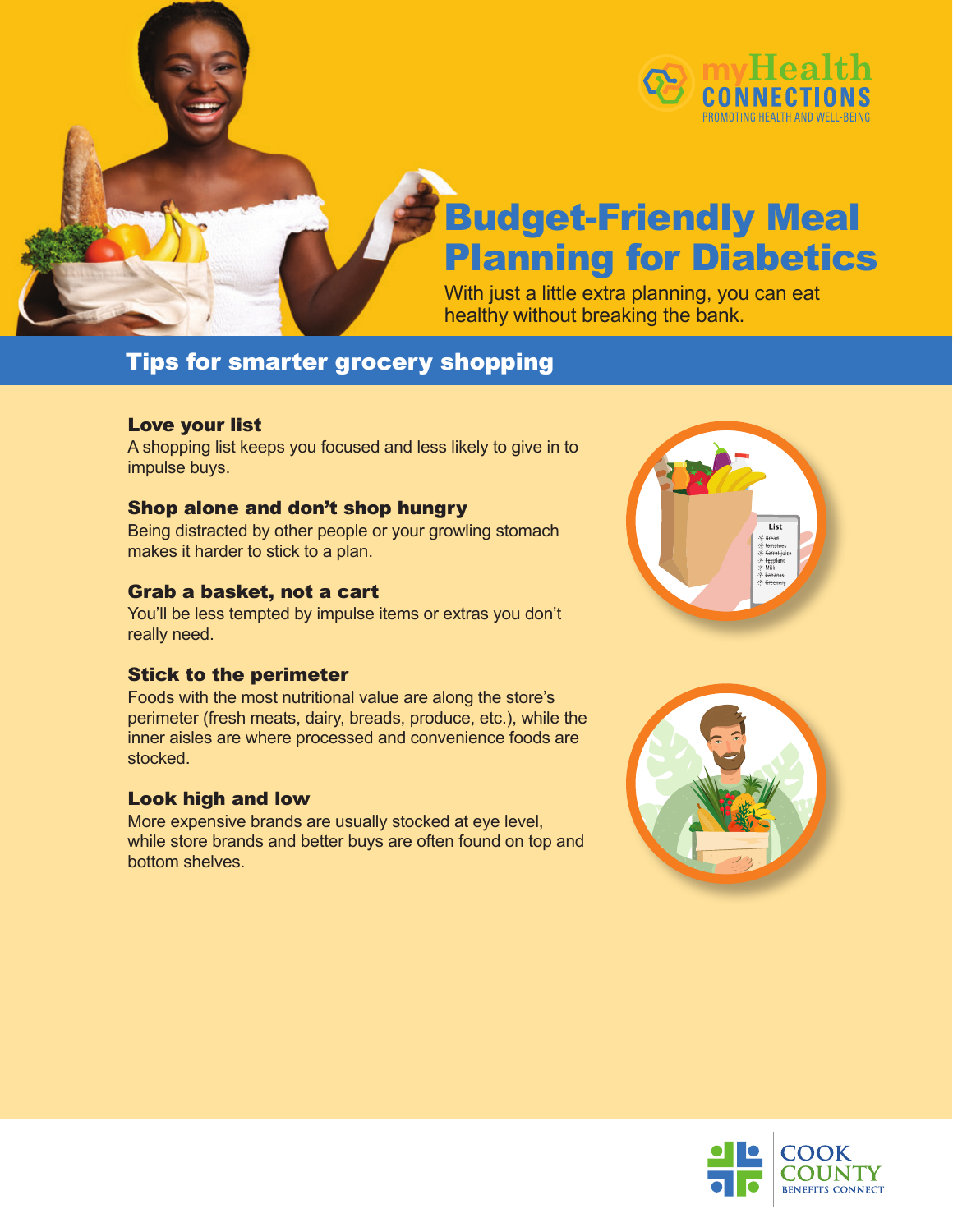## Budget-Friendly Meal Planning for Diabetics

### Tips for smarter grocery shopping

#### Take advantage of store specials

If you usually buy blueberries but strawberries are on sale, try the better-priced choice.

#### Skip "special" foods

Special "dietetic" and "diabetic" foods are not necessarily lower in carbs, but they're often priced higher than regular versions of the same foods so read nutrition labels.

#### Cut costs with coupons

Using just five 50 cents coupons per week saves you \$130 per year.

#### Plan for "planned overs"

Prepare larger quantities with an eye on future meals; for example, if you're grilling chicken breasts for tonight's dinner, grill a few extra and cut into strips to toss into a green salad for tomorrow's lunch and freeze extra diced chicken for a future casserole.

#### Buy staples in bulk

Shelf-stable staples — baking powder, baking soda, bouillon cubes, cocoa, cooking spray, corn starch, cornmeal, evaporated milk, flour, oil, powdered milk, sugar and sugar substitutes, etc. — can be bought in larger, more economical quantities.